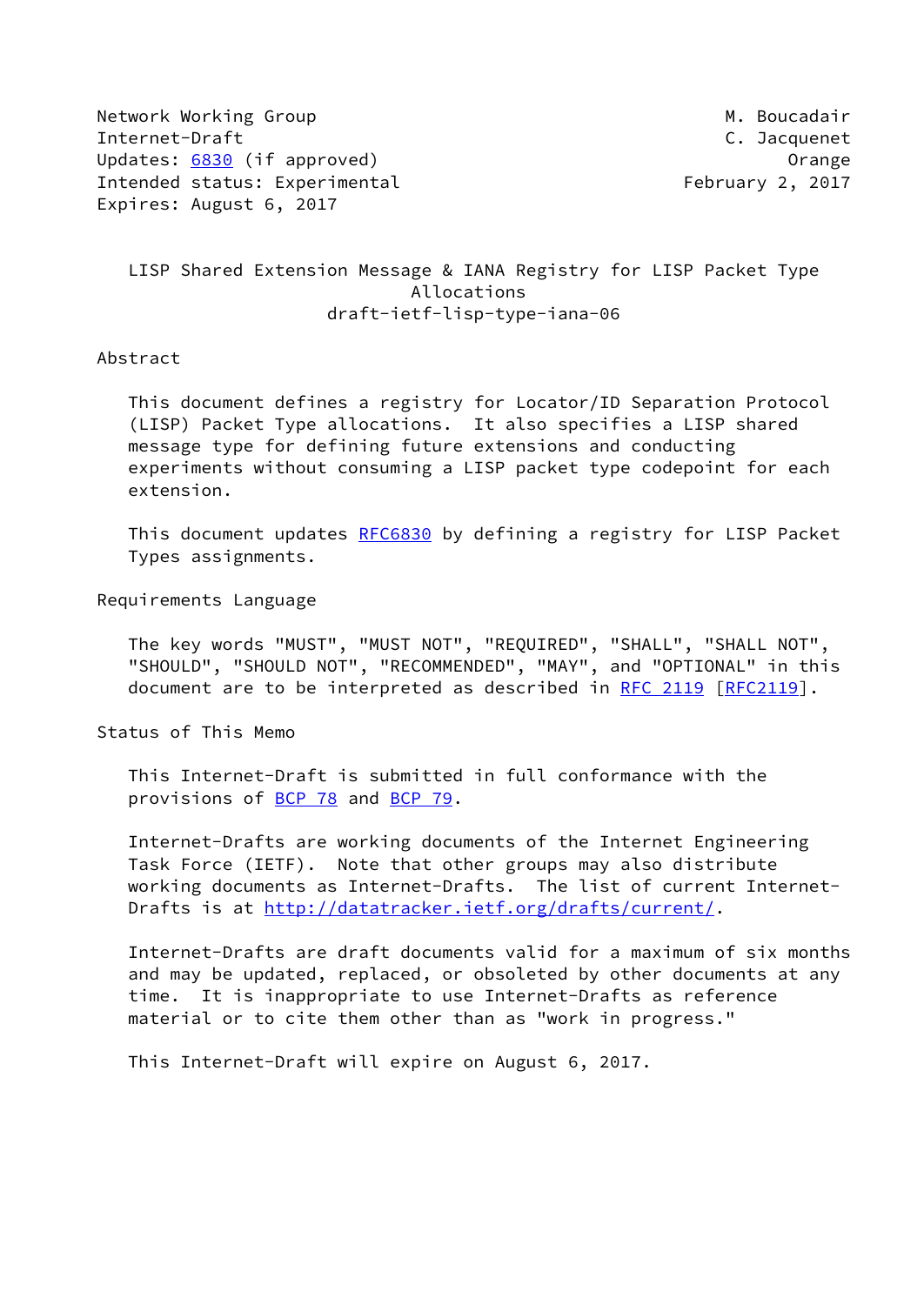<span id="page-1-1"></span>

| Internet-Draft |  | LISP Packet Type Allocations | February 2017 |  |
|----------------|--|------------------------------|---------------|--|
|                |  |                              |               |  |

#### Copyright Notice

 Copyright (c) 2017 IETF Trust and the persons identified as the document authors. All rights reserved.

This document is subject to **[BCP 78](https://datatracker.ietf.org/doc/pdf/bcp78)** and the IETF Trust's Legal Provisions Relating to IETF Documents [\(http://trustee.ietf.org/license-info](http://trustee.ietf.org/license-info)) in effect on the date of publication of this document. Please review these documents carefully, as they describe your rights and restrictions with respect to this document. Code Components extracted from this document must include Simplified BSD License text as described in Section 4.e of the Trust Legal Provisions and are provided without warranty as described in the Simplified BSD License.

## Table of Contents

| 2. LISP Shared Extension Message Type 3 |  |
|-----------------------------------------|--|
|                                         |  |
|                                         |  |
|                                         |  |
|                                         |  |
|                                         |  |
|                                         |  |
| 6.1. Normative references 4             |  |
| 6.2. Informative References 5           |  |
|                                         |  |

# <span id="page-1-0"></span>[1](#page-1-0). Introduction

The Locator/ID Separation Protocol (LISP, [[RFC6830](https://datatracker.ietf.org/doc/pdf/rfc6830)]) base specification defines a set of primitives that are identified with a packet type code. Several extensions have been proposed to add more LISP functionalities. For example, new message types are proposed in [\[I-D.ietf-lisp-ddt](#page-5-0)], [\[I-D.zhao-lisp-mn-extension\]](#page-5-1), [\[I-D.boucadair-lisp-bulk](#page-4-5)], [[I-D.ermagan-lisp-nat-traversal](#page-5-2)], or [\[I-D.boucadair-lisp-subscribe](#page-4-6)]. It is expected that additional LISP extensions will be proposed in the future.

 In order to ease the tracking of LISP message types, this document proposes to create a "LISP Packet Types" IANA registry (see [Section 4](#page-2-3)).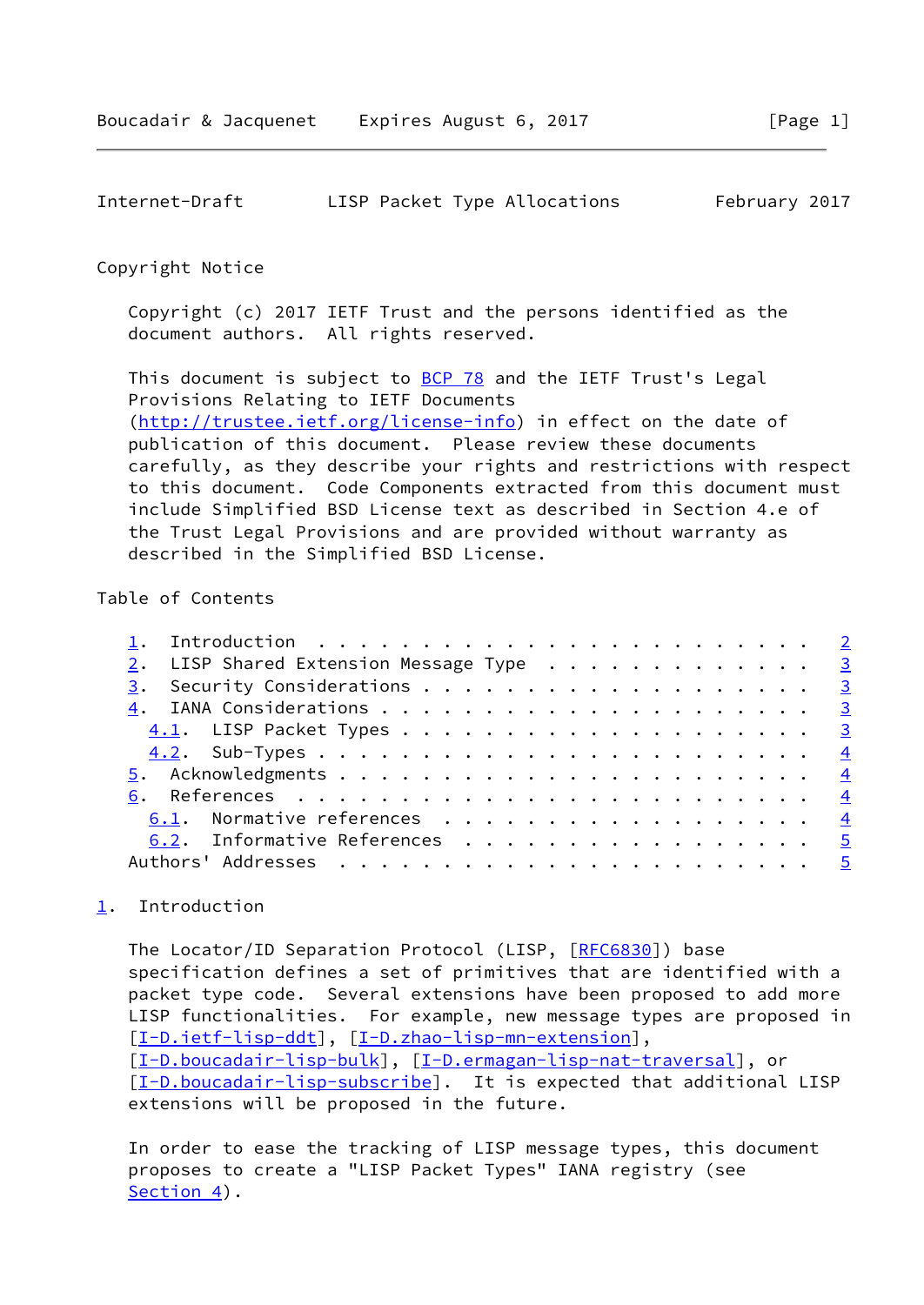Because of the limited type space  $[REG830]$  and the need to conduct experiments to assess new LISP extensions, this document specifies a shared LISP extension message type and proposes a procedure for registering LISP shared extension sub-types (see [Section 2](#page-2-0)).

Boucadair & Jacquenet Expires August 6, 2017 [Page 2]

<span id="page-2-1"></span>Internet-Draft LISP Packet Type Allocations February 2017

 Concretely, one single LISP message type code is dedicated to future LISP extensions; sub-types are used to uniquely identify a given LISP extension making use of the shared LISP extension message type. These identifiers are selected by the author(s) of the corresponding LISP specification that introduces a new LISP extension message type.

<span id="page-2-0"></span>[2](#page-2-0). LISP Shared Extension Message Type

 Figure 1 depicts the common format of the LISP shared extension message. The type field MUST be set to 15 (see [Section 4](#page-2-3)).

 $0$  1 2 3 0 1 2 3 4 5 6 7 8 9 0 1 2 3 4 5 6 7 8 9 0 1 2 3 4 5 6 7 8 9 0 1 +-+-+-+-+-+-+-+-+-+-+-+-+-+-+-+-+-+-+-+-+-+-+-+-+-+-+-+-+-+-+-+-+ |Type=15| Sub-type | extension-specific | +-+-+-+-+-+-+-+-+-+-+-+-+-+-+-+-+-+-+-+-+-+-+-+-+-+-+-+-+-+-+-+-+ // extension-specific //  $\frac{1}{2}$  // +-+-+-+-+-+-+-+-+-+-+-+-+-+-+-+-+-+-+-+-+-+-+-+-+-+-+-+-+-+-+-+-+

Figure 1: LISP Shared Extension Message Type

 The "Sub-type" field conveys a unique identifier that MUST be registered with IANA (see [Section 4.2](#page-3-0)).

 The exact structure of the 'extension-specific' portion of the message is specified in the corresponding specification document.

<span id="page-2-2"></span>[3](#page-2-2). Security Considerations

 This document does not introduce any additional security issues other than those discussed in [\[RFC6830](https://datatracker.ietf.org/doc/pdf/rfc6830)].

<span id="page-2-3"></span>[4](#page-2-3). IANA Considerations

<span id="page-2-4"></span>[4.1](#page-2-4). LISP Packet Types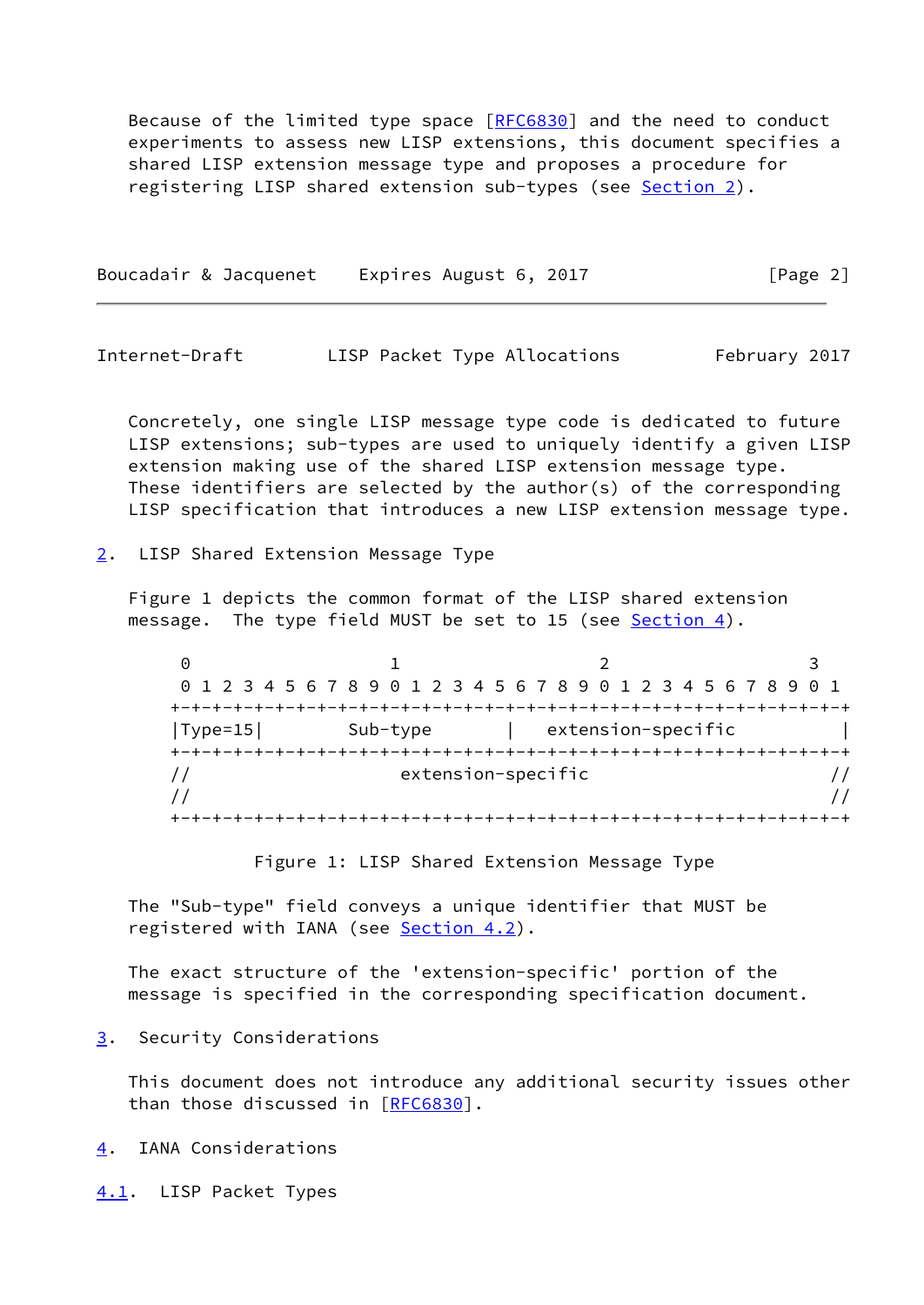IANA is requested to create a new protocol registry for LISP Packet Types, numbered 0-15. The registry must be initially populated with the following values:

Boucadair & Jacquenet Expires August 6, 2017 [Page 3]

<span id="page-3-1"></span>Internet-Draft LISP Packet Type Allocations February 2017

| Message                           | Code          | Reference        |
|-----------------------------------|---------------|------------------|
|                                   |               |                  |
| Reserved                          | 0             | [REG830]         |
| LISP Map-Request                  |               | [REG830]         |
| LISP Map-Reply                    | $\mathcal{P}$ | [REG830]         |
| LISP Map-Register                 | 3             | <b>FRFC68301</b> |
| LISP Map-Notify                   | 4             | <b>FRFC68301</b> |
| LISP Encapsulated Control Message | 8             | <b>[RFC6830]</b> |
| LISP Shared Extension Message     | 15            | [This document]  |

 The values in the ranges 5-7 and 9-14 can be assigned via Standards Action [\[RFC5226](https://datatracker.ietf.org/doc/pdf/rfc5226)]. Documents that request for a new LISP packet type may indicate a preferred value in the corresponding IANA sections.

#### <span id="page-3-0"></span>[4.2](#page-3-0). Sub-Types

 IANA is requested to create a "LISP Shared Extension Message type Sub-types" registry. No initial values are assigned at the creation of the registry; (0-4095) are available for future assignments.

 The values in the range 0-1023 are assigned via Standards Action. This range is provisioned to anticipate, in particular, the exhaustion of the LISP Packet types.

 The values in 1024-4095 are assigned on a First Come, First Served (FCFS) basis. The registration procedure should provide IANA with the desired codepoint and a point of contact. Providing a short description (together with an acronym, if relevant) of the foreseen usage of the extension message is also encouraged.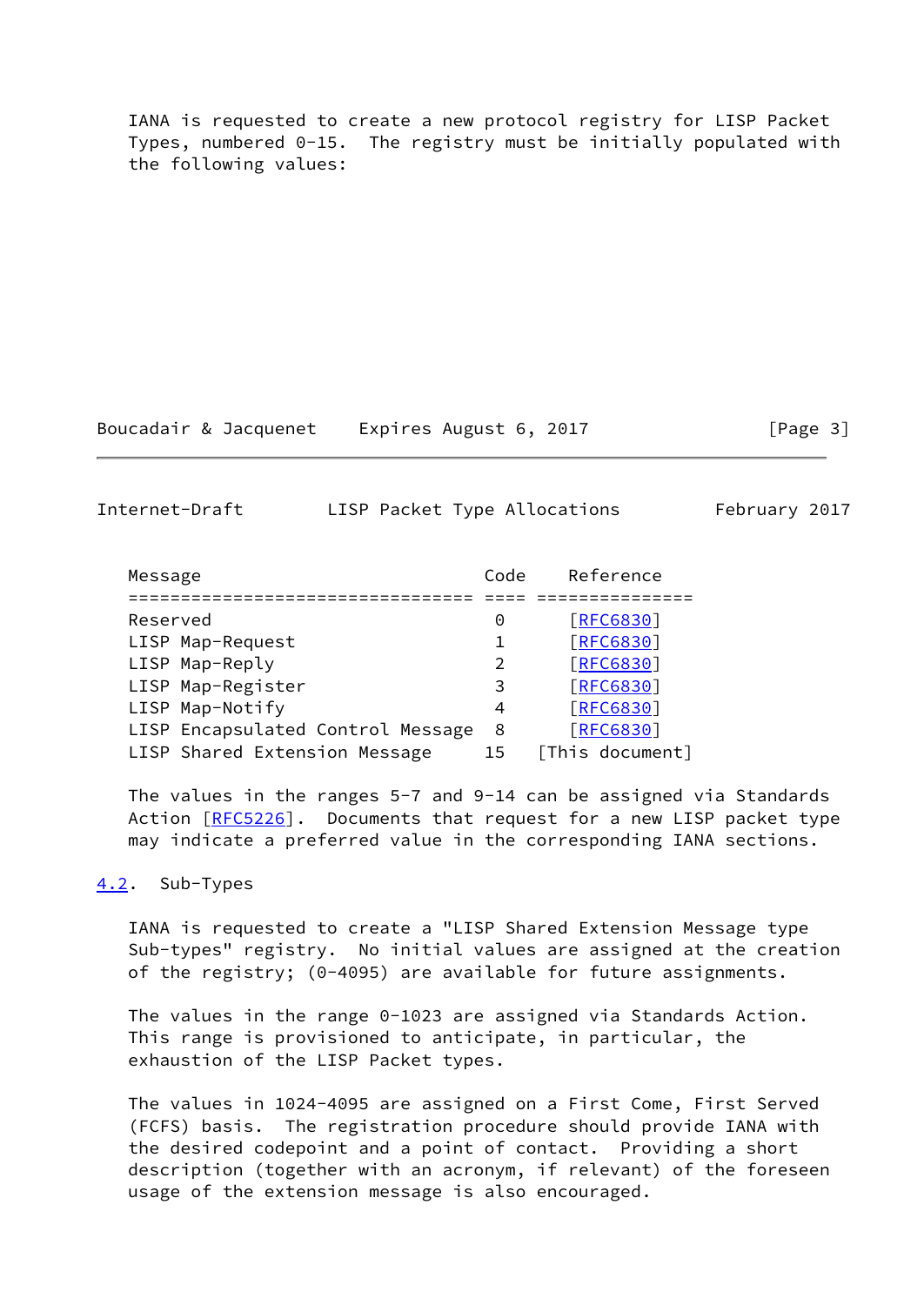<span id="page-4-0"></span>[5](#page-4-0). Acknowledgments

 This work is partly funded by ANR LISP-Lab project #ANR-13-INFR- 009-X.

 Many thanks to Luigi Iannone, Dino Farinacci, and Alvaro Retana for the review.

Thanks to Geoff Huston for the RtgDir directorate review.

- <span id="page-4-1"></span>[6](#page-4-1). References
- <span id="page-4-2"></span>[6.1](#page-4-2). Normative references
	- [RFC2119] Bradner, S., "Key words for use in RFCs to Indicate Requirement Levels", [BCP 14](https://datatracker.ietf.org/doc/pdf/bcp14), [RFC 2119](https://datatracker.ietf.org/doc/pdf/rfc2119), DOI 10.17487/RFC2119, March 1997, <<http://www.rfc-editor.org/info/rfc2119>>.

| Boucadair & Jacquenet | Expires August 6, 2017 | [Page 4] |
|-----------------------|------------------------|----------|
|                       |                        |          |

- <span id="page-4-4"></span>Internet-Draft LISP Packet Type Allocations February 2017
	- [RFC5226] Narten, T. and H. Alvestrand, "Guidelines for Writing an IANA Considerations Section in RFCs", [BCP 26](https://datatracker.ietf.org/doc/pdf/bcp26), [RFC 5226](https://datatracker.ietf.org/doc/pdf/rfc5226), DOI 10.17487/RFC5226, May 2008, <<http://www.rfc-editor.org/info/rfc5226>>.
	- [RFC6830] Farinacci, D., Fuller, V., Meyer, D., and D. Lewis, "The Locator/ID Separation Protocol (LISP)", [RFC 6830,](https://datatracker.ietf.org/doc/pdf/rfc6830) DOI 10.17487/RFC6830, January 2013, <<http://www.rfc-editor.org/info/rfc6830>>.
- <span id="page-4-3"></span>[6.2](#page-4-3). Informative References

<span id="page-4-5"></span> [I-D.boucadair-lisp-bulk] Boucadair, M. and C. Jacquenet, "LISP Mapping Bulk Retrieval", [draft-boucadair-lisp-bulk-03](https://datatracker.ietf.org/doc/pdf/draft-boucadair-lisp-bulk-03) (work in progress), July 2016.

<span id="page-4-6"></span> [I-D.boucadair-lisp-subscribe] Boucadair, M. and C. Jacquenet, "LISP Subscription", [draft-boucadair-lisp-subscribe-03](https://datatracker.ietf.org/doc/pdf/draft-boucadair-lisp-subscribe-03) (work in progress), July 2016.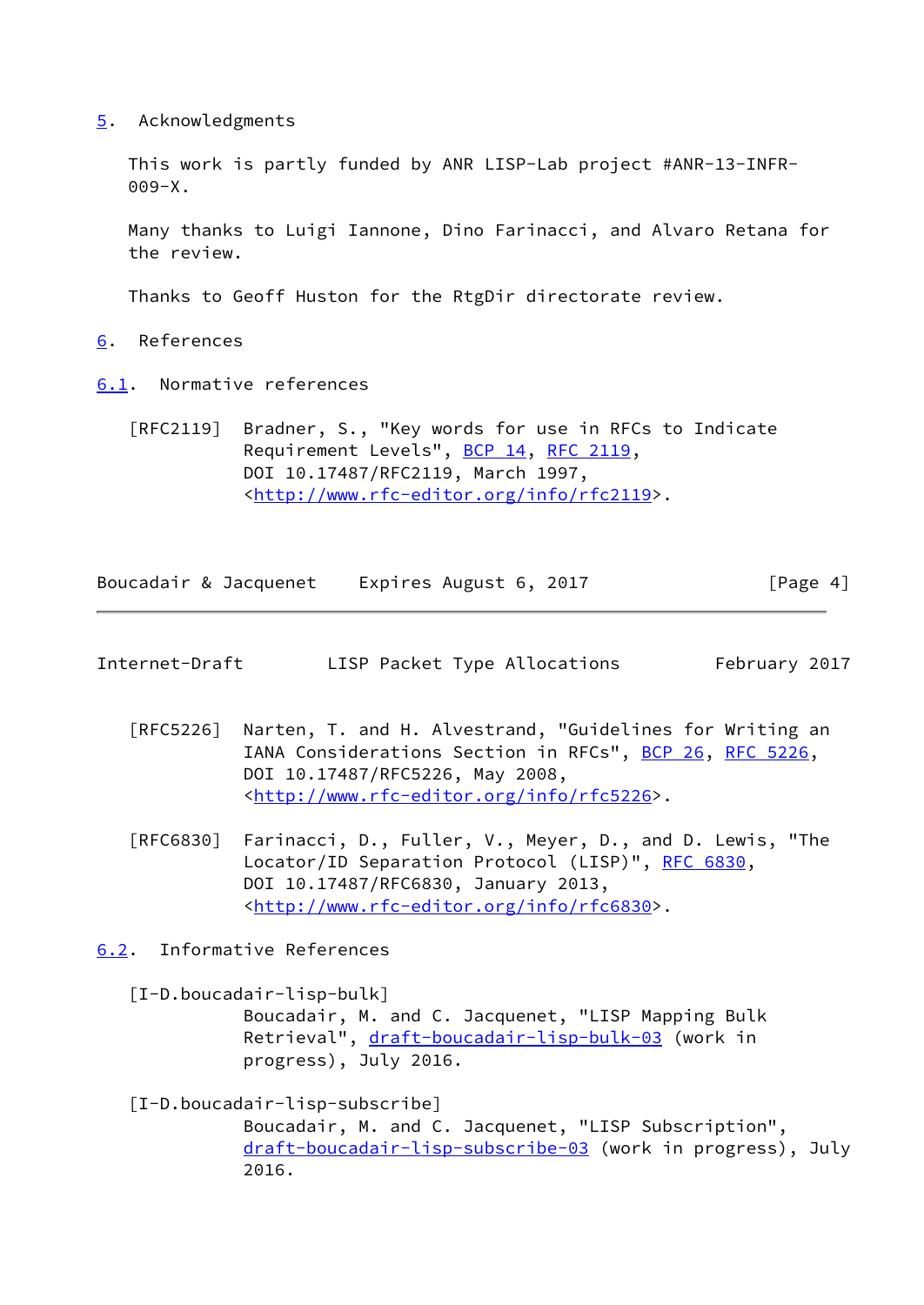<span id="page-5-2"></span><span id="page-5-1"></span><span id="page-5-0"></span> [I-D.ermagan-lisp-nat-traversal] Ermagan, V., Farinacci, D., Lewis, D., Skriver, J., Maino, F., and C. White, "NAT traversal for LISP", [draft-ermagan](https://datatracker.ietf.org/doc/pdf/draft-ermagan-lisp-nat-traversal-11) [lisp-nat-traversal-11](https://datatracker.ietf.org/doc/pdf/draft-ermagan-lisp-nat-traversal-11) (work in progress), August 2016. [I-D.ietf-lisp-ddt] Fuller, V., Lewis, D., Ermagan, V., Jain, A., and A. Smirnov, "LISP Delegated Database Tree", [draft-ietf-lisp](https://datatracker.ietf.org/doc/pdf/draft-ietf-lisp-ddt-09) [ddt-09](https://datatracker.ietf.org/doc/pdf/draft-ietf-lisp-ddt-09) (work in progress), January 2017. [I-D.zhao-lisp-mn-extension] Wang, J., Meng, Y., and N. Zhao, "LISP Mobile Node extension", [draft-zhao-lisp-mn-extension-02](https://datatracker.ietf.org/doc/pdf/draft-zhao-lisp-mn-extension-02) (work in progress), October 2011. Authors' Addresses Mohamed Boucadair Orange Rennes 35000

- France
- EMail: mohamed.boucadair@orange.com

| Boucadair & Jacquenet Expires August 6, 2017 | [Page 5] |
|----------------------------------------------|----------|
|                                              |          |

| LISP Packet Type Allocations<br>Internet-Draft | February 2017 |
|------------------------------------------------|---------------|
|------------------------------------------------|---------------|

 Christian Jacquenet Orange Rennes 35000 France

EMail: christian.jacquenet@orange.com